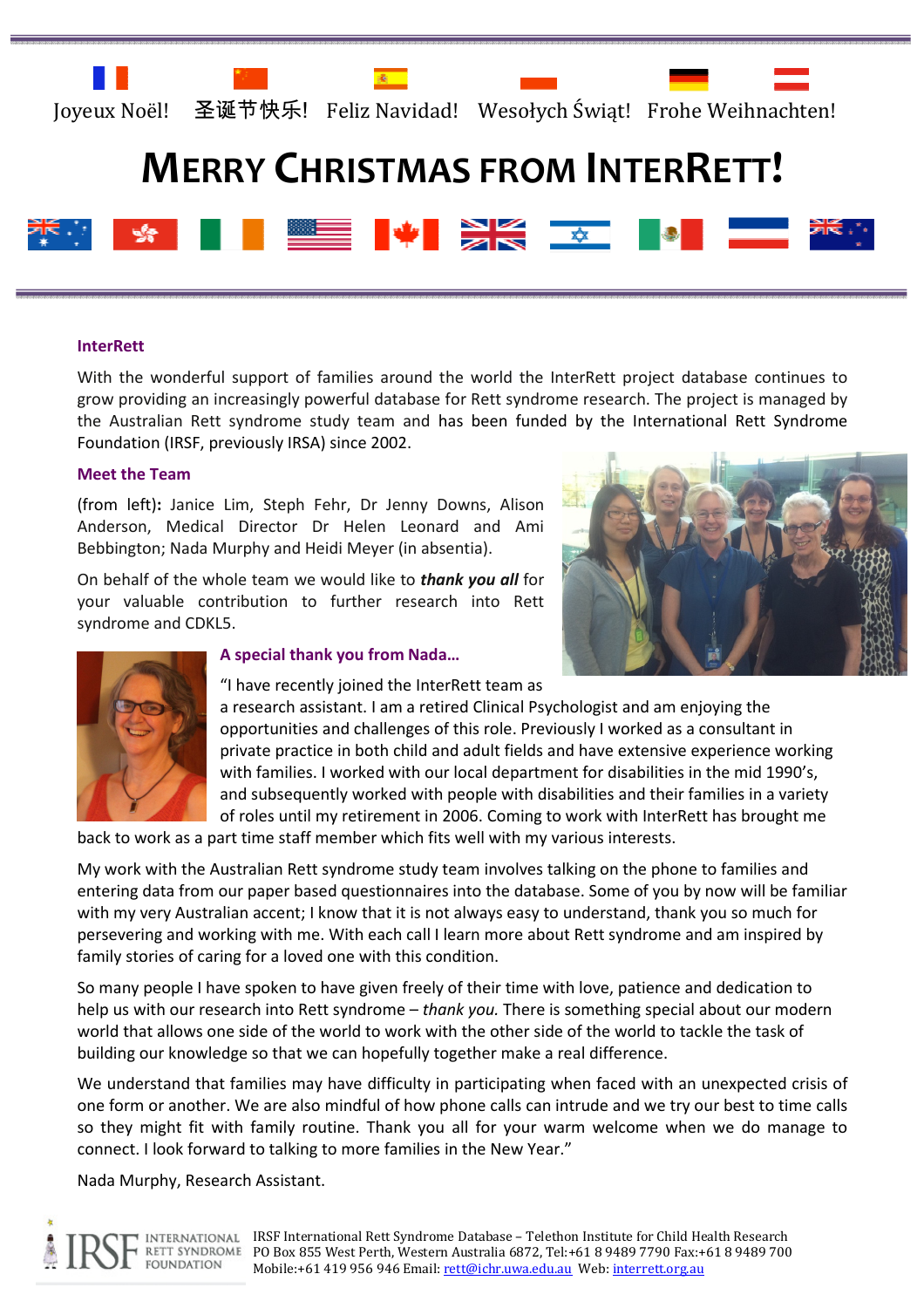#### New website

In 2011 we launched our new website:

www.interrett.org.au and joined **in the facebook!** 

The new website provides background information on both the InterRett and Australian (AussieRett) projects and the new Research snapshots section provides easy to read summaries of findings from our published research.

#### InterRett Widens its Multi-lingual Scope

The InterRett family questionnaire is now available in online or paper version in English, Spanish, German, Italian, Mandarin, Dutch, Polish and French. It has recently been translated into Hungarian and will be available in this language in early 2012. We are very grateful to those who have generously given their time to help with the important task of translating. This has contributed greatly to the diverse spread of families involved worldwide as shown in the graph.

The Other category includes countries with less than 10 cases in the database: Belgium, Bolivia, Brazil, Bulgaria, Chile, Colombia, Costa Rica, Cyprus, Denmark, Finland, Honduras, India,

Argentina Australia Austria Canada

China

Ireland

**Mexico** 

Other

**USA** 

The Netherlands

Germany

Iran, Italy, Japan, Luxemburg, Macedonia, Malta, The Netherlands, Norway, Peru, Poland, Portugal, Puerto Rica, Slovenia, South Africa, Sweden, Switzerland, Taiwan, Turkey, United Arab Emirates and Uruguay.

#### New Studies

#### International CDKL5 Disorder Register

We are very excited to announce that we are developing a new International CDKL5 Disorder Register!

The CDKL5 disorder is caused by mutations within the CDKL5 gene. There appears to be much variability in the presentation of males and females with this disorder, with some families receiving a diagnosis of the early-onset seizure form of Rett syndrome and others a diagnosis of infantile spasms or West syndrome.

We are implementing the new register to help answer the many questions still surrounding the CDKL5 disorder. The overall aim of this project is to collect information from families and their clinicians about their son or daughter with the CDKL5 disorder. The first consumer reference group teleconference was undertaken earlier this month with families located in Australia, USA, UK and Ireland. The specific CDKL5 family questionnaire for families will be ready for completion in the first half of 2012 and a second followup questionnaire will be distributed in 2013. If you would like more information please contact cdkl5@ichr.uwa.edu.au.

**RETT SYNDROME FOUNDATION** 

IRSF International Rett Syndrome Database – Telethon Institute for Child Health Research PO Box 855 West Perth, Western Australia 6872, Tel:+61 8 9489 7790 Fax:+61 8 9489 700 Mobile:+61 419 956 946 Email: rett@ichr.uwa.edu.au Web: interrett.org.au



France

Greece

New Zealand

**Israel** 

Spain **UK** 



# *<u>Australian</u>* and International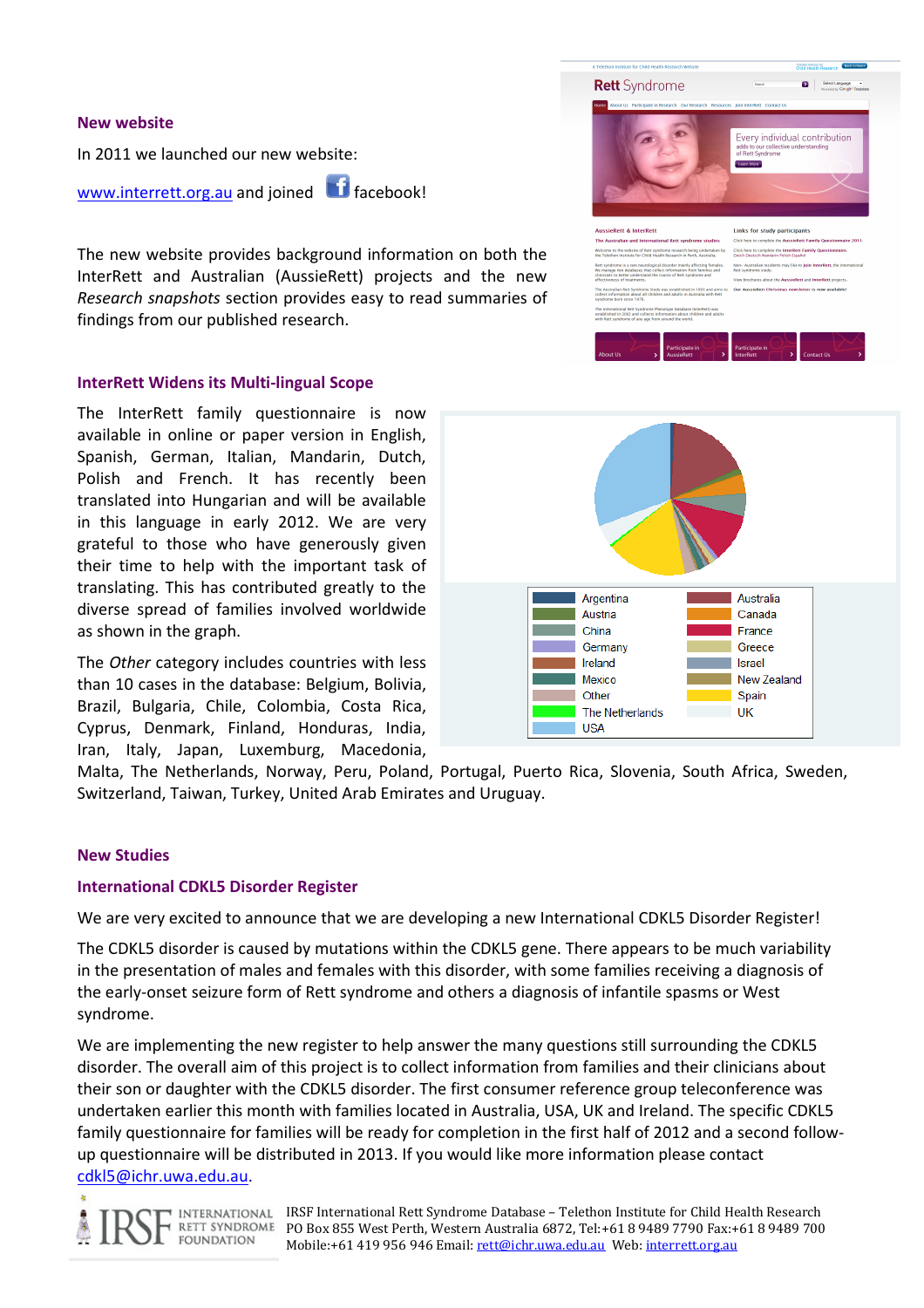#### Early development study

Joanne Lee's Masters of Clinical Psychology project will be a more detailed description of early development and regression for girls with Rett syndrome. Joanne has been interviewing mothers of young girls in both the InterRett and AussieRett studies to find out more about this period of time in their daughter's lives. Joanne would like to give a special Thank you to those who have participated and looks forward to talking to more families in the New Year.

## Epilepsy study

Epilepsy is a common issue with children with Rett syndrome and research has shown that its occurrence may be associated with certain mutations on the MECP2 gene. It is also found that epilepsy in Rett syndrome can be difficult to manage and resistance to mainstay anti-epileptic treatment is common. Using information provided by InterRett, we will examine the influence of mutation type on the onset, presence and severity of epilepsy, and the relationship between use of different anti-epileptic medications and seizure control. This study will provide better insight into poorly controlled epilepsy.

#### Research using InterRett data

Bebbington, A, Downs, J, Percy, A, Pineda, M, Ben Zeev, B, Bahi-Buisson, N, Leonard, H. The phenotype associated with a large deletion on MECP2. European Journal of Human Genetics. In press.

#### **Background**

Large deletions in the MECP2 gene have been identified in many individuals clinically diagnosed with Rett syndrome. The InterRett database contains information on individuals with a wide range of mutations including large deletions.

#### What we did

We described the clinical outcomes of a group of 51 individuals who had a large deletion mutation of the MECP2 gene. We compared health outcomes in this group with those individuals in the InterRett and AussieRett databases with other mutation types. We also presented two cases studies describing the clinical history of two individuals with a large deletion spanning sections of exons 3 and 4.

#### What we found

The health outcomes of those with a large deletion varied considerably, even in those with very similar deletions. As a group those with large mutations were observed to present at an earlier age with symptoms such as epilepsy, scoliosis and breathing abnormalities in comparison to the group of individuals with a different mutation type. Conversely, those with a large deletion were less likely than those with other mutations to have air swallowing or kyphosis (a form of spinal curvature) symptoms.

#### What does it mean

The function of the MECP2 gene is influenced by several other genetic factors. Individual differences in these factors likely explain the variations in symptoms observed across individuals with a large deletion. Our study provides an overall profile of the clinical picture in those affected with a large deletion that can assist with family counselling and inform management of their care.

**FOUNDATION**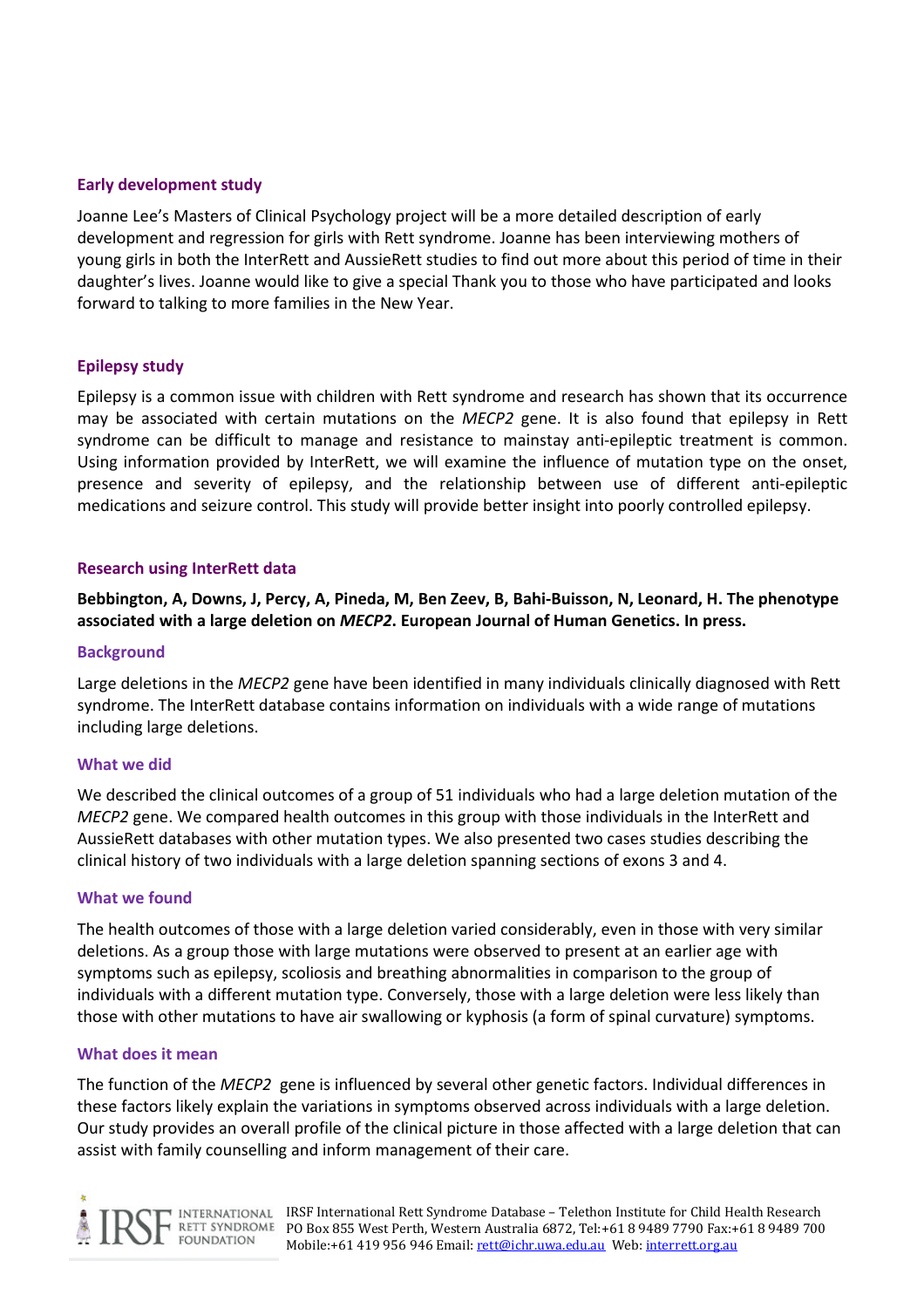Fehr S, Bebbington A, Ellaway C, Rowe P, Leonard H and Downs J. Altered attainment of developmental milestones influences the age of diagnosis of Rett syndrome. Journal of Child Neurology. 2011;26(8):980-7.

# **Background**

Regression, including the loss of previously learned skills, such as hand function and communication skills, is one of the most suggestive features of Rett syndrome. These symptoms often first appear when the child is about 18 months of age. However early development of the girls prior to this age can be variable.

## What we did

We examined the patterns of achieving motor and communication milestones in 293 girls whose parents provided information to the Australian Rett Syndrome Database and the International Phenotype Database, InterRett. We then examined how this pattern related to other factors such as the age at regression, age at diagnosis and MECP2 mutation.

## What we found

We found that most girls learned to sit by 10 months of age, were able to either babble or use words, and approximately half learned to walk. About half the girls began to regress at about 18 months and many parents expressed concerns about unusual behaviours or development during infancy. Parents often commented that their daughter was "floppy", excessively quiet or placid or had delayed crawling.

Girls with the p.R133C, p.R306C or p.R294X mutations were more likely to achieve developmental milestones with the majority learning to sit, walk and either babble or use words. Girls who had the p.R133C mutation or C-terminal deletions also tended to regress at a later age than those with other mutations.

Girls who were able to walk unassisted and able use words were diagnosed at a later age. Those who had achieved fewer milestones tended to be diagnosed earlier. Girls with C-terminal deletions, large deletions, p.R133C, p.R294X or p.R306C mutations were diagnosed later than those with the p.R255X mutation.

#### What does it mean

Our findings suggest that early development in girls with Rett syndrome was often atypical. Many parents felt that their child had displayed unusual behaviours or development during infancy and was often described as overly calm, placid and/or ''floppy". As they became older, some parents were also concerned about their child's difficulties in rolling, crawling, or pulling to stand.

Our findings also suggest that these patterns of early development often precede the appearance of other symptoms more characteristic of Rett syndrome. Even though these patterns are not specific to Rett syndrome, their presence should not delay confirmation by MECP2 testing if other criteria for Rett syndrome are met.

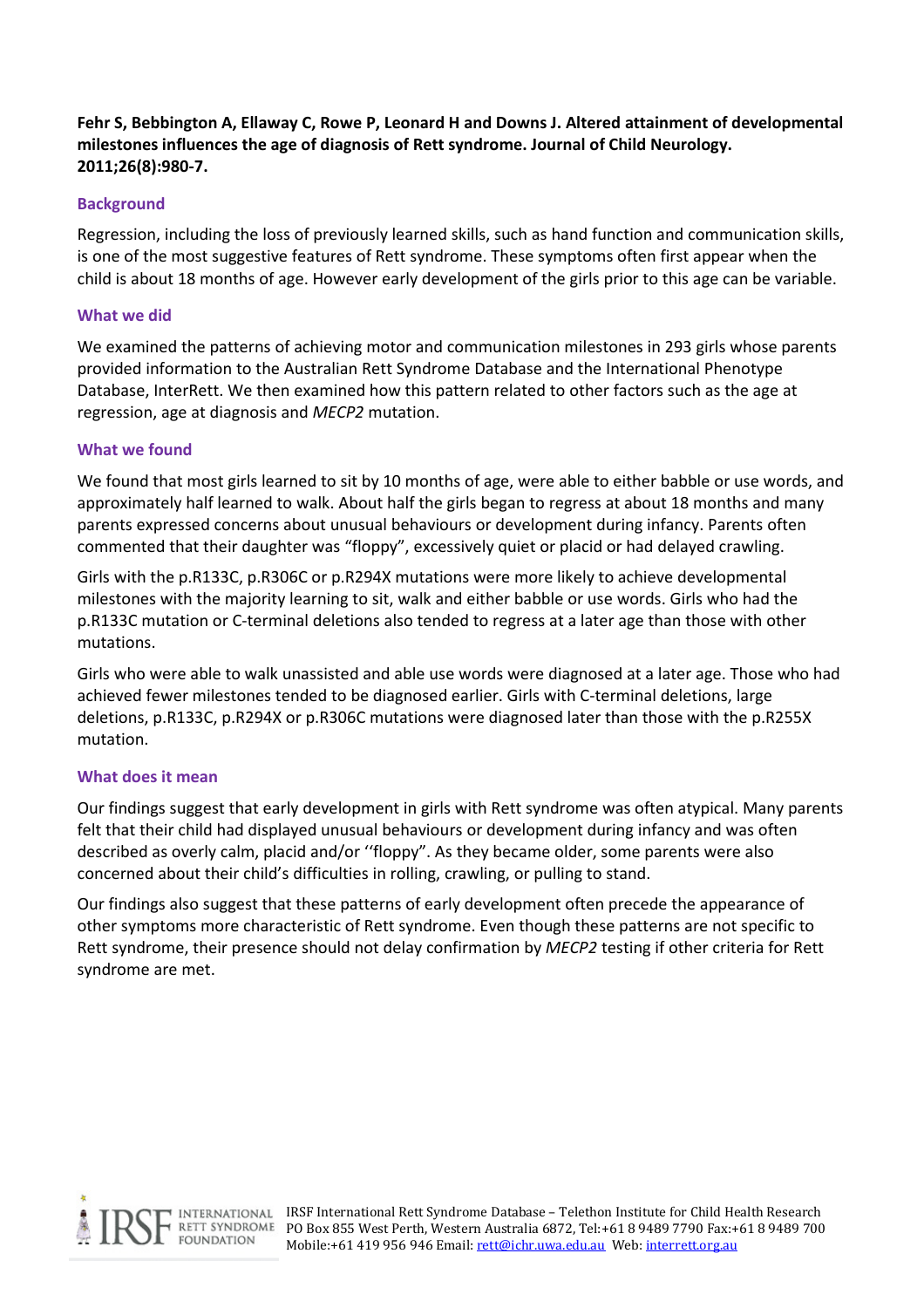# Fehr S, Downs J, Bebbington A, Leonard H. Atypical presentations and specific genotypes are associated with a delay in diagnosis in females with Rett syndrome. American Journal of Medical Genetics Part A, 2010. 152A: 2535-2542.

# **Background**

There is often a delay between the time when the symptoms of Rett syndrome first appear and when a diagnosis of Rett syndrome is made. We investigated the factors that may affect the age at diagnosis for girls and woman with Rett syndrome.

#### What we did

Using information from 909 families participating in the Australian Rett Syndrome Study and InterRett, we investigated whether the age of the child's diagnosis was related to the familiy's socioeconomic status, the child's birth order, mother's age and the age when typical Rett syndrome features first appear.

## What we found

We found that girls who develop symptoms that are typical of Rett syndrome were diagnosed at an earlier age. Therefore those who lost hand function or communication skills later or who developed hand stereotypies at an older age were diagnosed later. Girls with the p.R133C or p.R294X MECP2 mutations also tended to have a later age of diagnosis. The families' socioeconomic status was not related to the age at diagnosis for Australian families. However for families participating in the InterRett database, a younger age of diagnosis was associated with higher levels of parental education or occupation.

## What does it mean

There is a broader range of symptoms in Rett syndrome then just those which follow the classical picture. These include the milder, less typical presentations which sometimes involve a delayed onset of regression or a delayed occurrence of hand stereotypies. It is important that clinicians are aware of these presentations so that diagnoses are not missed as has previously occurred. We need to make sure that doctors are aware of the full extent of the clinical variability of presentations in Rett syndrome.

Lim, F, Downs, J, Li, J, Bao, X, Leonard, H.Barriers to Diagnosis of a Rare Neurological Disorder in China—Lived Experiences of Rett Syndrome Families. American Journal of Medical Genetics Part A. 2011; online.

# **Background**

The InterRett study continues to explore opportunities for collaborative work afforded by our longstanding relationship with Professor Xin-Hua Bao and colleagues at Peking University First Hospital. During 2011, honours student, Janice Lim obtained support from our Chinese colleagues together with Jianghong Li (Curtin University and Telethon Institute for Child Health Research in Western Australia) to conduct a study to investigate the experience of Chinese families in obtaining a diagnosis of Rett syndrome.

#### What we did

Janice, who speaks fluent Mandarin, discussed the process of diagnosis of Rett syndrome with 14 families who are participants in the InterRett project and live in different regions of China. She transcribed and summarised the family reports and wrote a paper describing her findings. The paper is titled "Barriers to

**FOUNDATION**